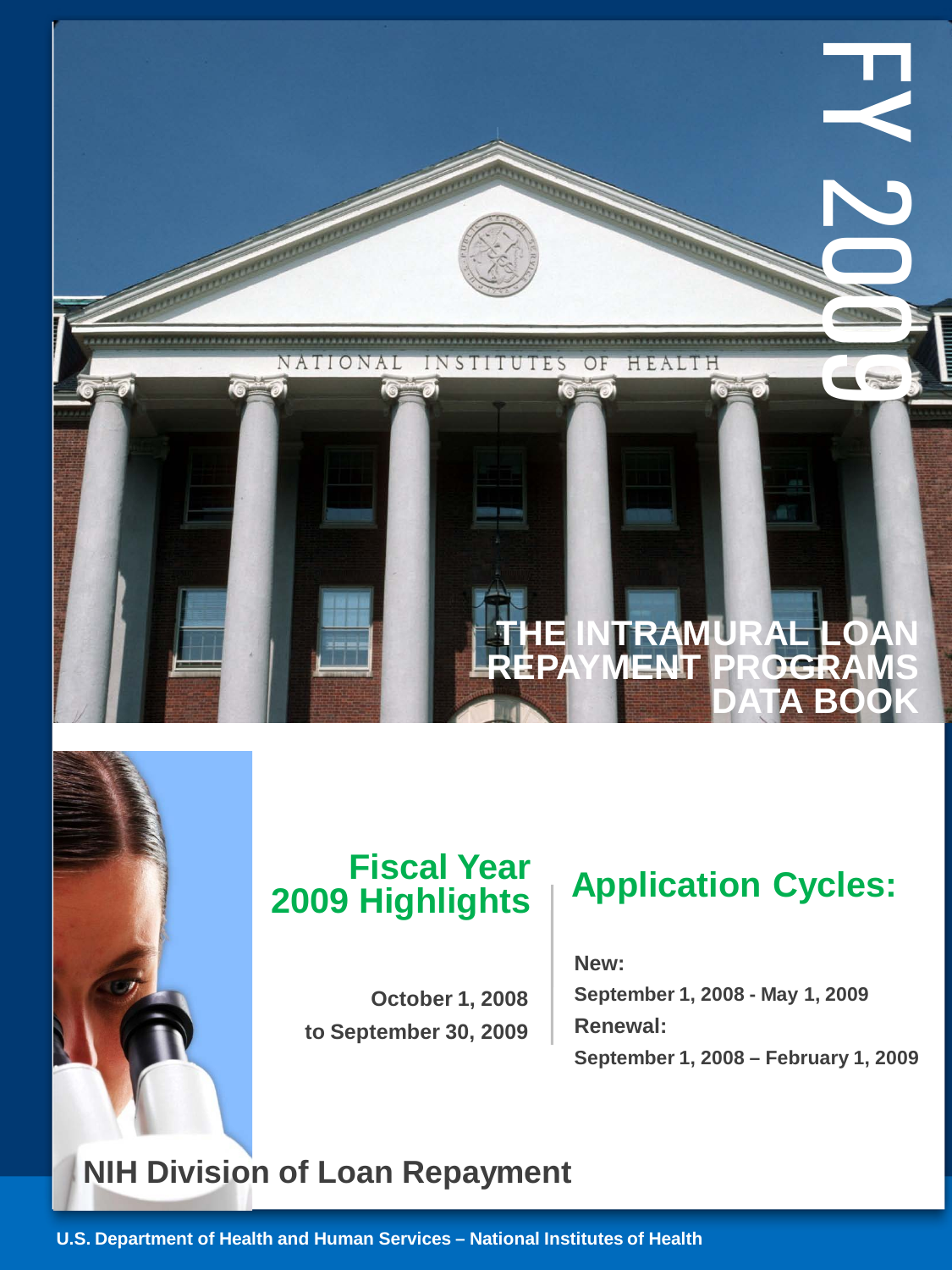#### **NIH Institutes and Centers**

#### **Institutes**

**National Cancer Institute (NCI) National Eye Institute (NEI) National Heart, Lung, and Blood Institute (NHLBI) National Human Genome Research Institute (NHGRI) National Institute on Aging (NIA) National Institute on Alcohol Abuse and Alcoholism (NIAAA) National Institute of Allergy and Infectious Diseases (NIAID) National Institute of Arthritis and Musculoskeletal and Skin Diseases (NIAMS) National Institute of Biomedical Imaging and Bioengineering (NIBIB) National Institute of Child Health and Human Development (NICHD) National Institute on Deafness and Other Communication Disorders (NIDCD) National Institute of Dental and Craniofacial Research (NIDCR) National Institute of Diabetes and Digestive and Kidney Diseases (NIDDK) National Institute on Drug Abuse (NIDA) National Institute of Environmental Health Sciences (NIEHS) National Institute of General Medical Sciences (NIGMS) National Institute of Mental Health (NIMH) National Institute of Neurological Disorders and Stroke (NINDS) National Institute of Nursing Research (NINR) National Library of Medicine (NLM)** 

#### **Centers**

**John E. Fogarty International Center (FIC) National Center for Complementary and Alternative Medicine (NCCAM) National Center on Minority Health and Health Disparities (NCMHD) National Center for Research Resources (NCRR) Clinical Center (CC)**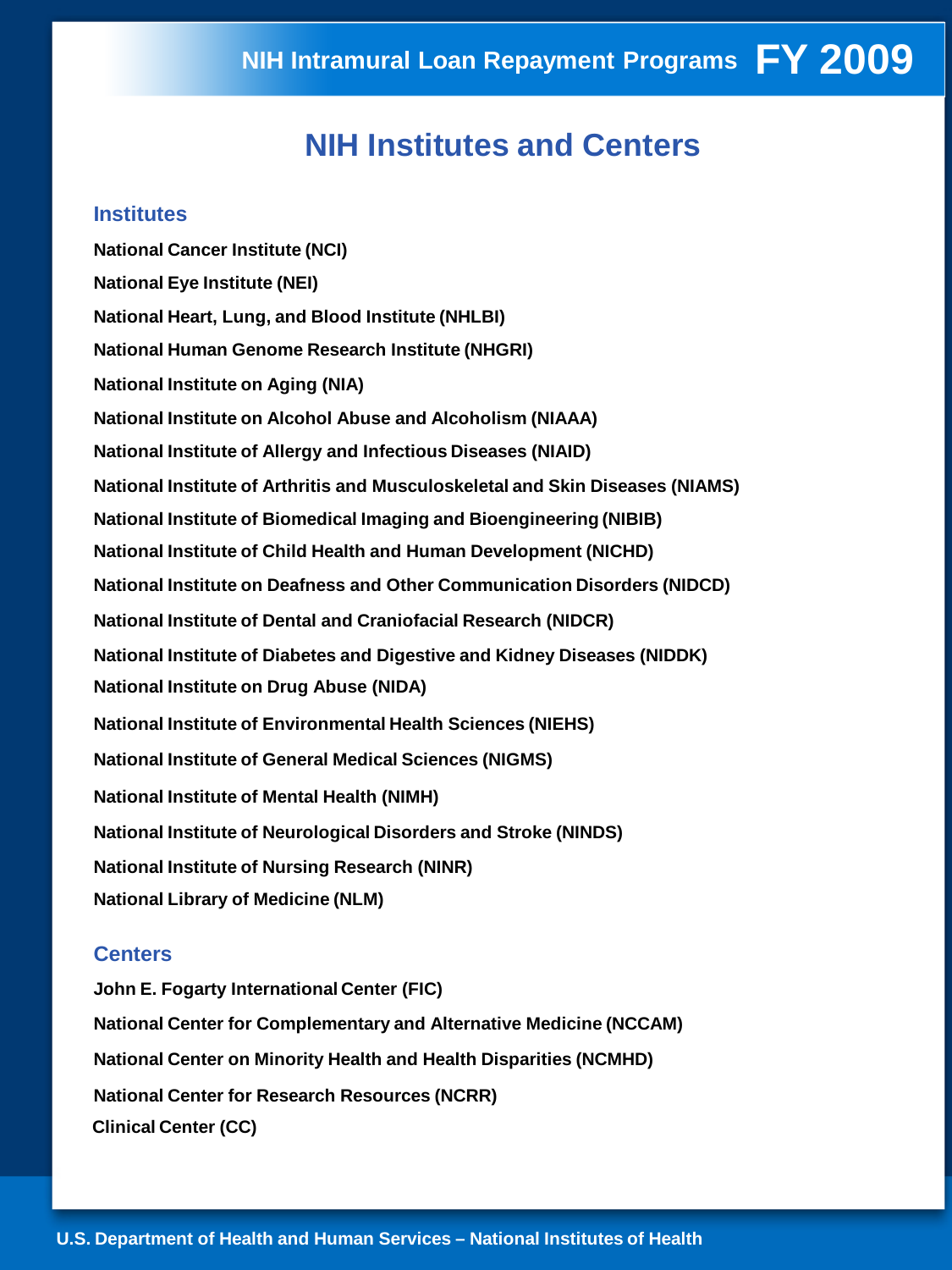### **Table of Contents**

| The Year in Review                                                   | 1              |
|----------------------------------------------------------------------|----------------|
| The Four Intramural Loan Repayment Programs                          | $\mathbf{2}$   |
| Applications, Awards, and Success Rates by Program (New and Renewal) | 3              |
| <b>Funding by Program (New and Renewal)</b>                          | 4              |
| <b>Funding by NIH Institutes and Centers (New Awards)</b>            | 5              |
| <b>Funding by NIH Institutes and Centers (Renewal Awards)</b>        | 6              |
| Applications, Awards, and Success Rates by Post-Degree Years (New)   | $\overline{7}$ |
| <b>LRP Awards by Degree (New Awards)</b>                             | 8              |
| <b>LRP Awards by Degree (Renewal Awards)</b>                         | 9              |
| <b>Educational Debt Levels of LRP Awardees (New Awards)</b>          | 10             |
| <b>Educational Debt Levels of LRP Awardees (Renewal Awards)</b>      | 11             |
| Applications, Awards, and Success Rates by Gender                    | 12             |
| <b>Recipient Demographics by Ethnicity &amp; Race</b>                | 13             |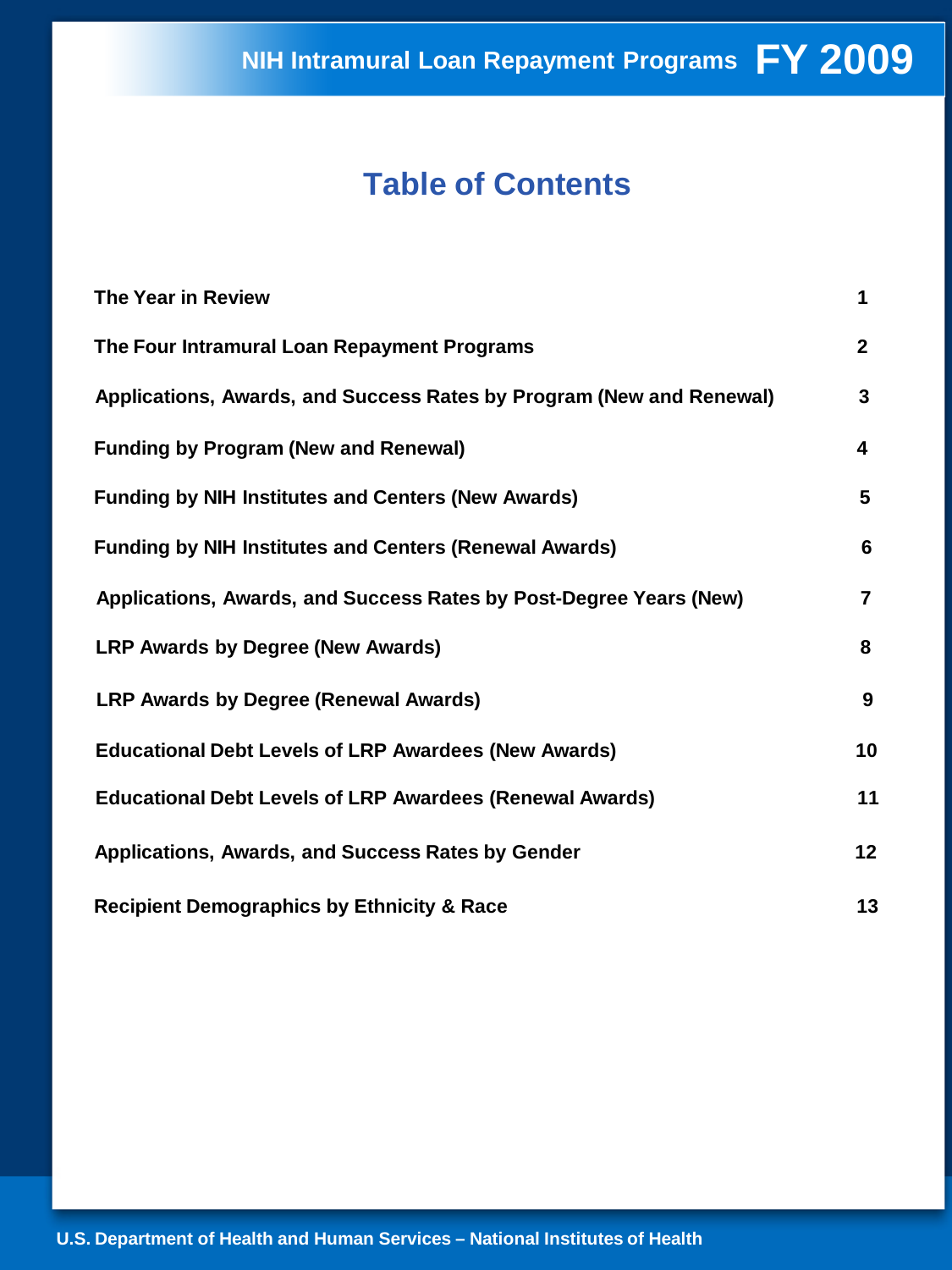### **The Year in Review**

In Fiscal Year (FY) 2009, 82 individuals applied to the Intramural Loan Repayment Programs (LRPs) in General Research, AIDS Research, Clinical Research for Individuals from Disadvantaged Backgrounds, and General Research for Accreditation Council for Graduate Medical Education (ACGME) Fellows. Of those applicants, 80 were awarded contracts totaling \$5,097,790. The combined (new and renewal applicants) success rate for the Intramural LRPs was 98 percent.

The NIH will repay up to \$35,000 per year of outstanding educational debt for the General, AIDS, and Clinical Research for Individuals from Disadvantaged Backgrounds and up to \$20,000 per year for the ACGME LRP. In return, participants must sign a contract agreeing to conduct appropriately qualified research activities as NIH employees for a minimum of two years for the AIDS and Clinical Research (Disadvantaged Background) LRPs, or three years for the General or ACGME LRPs.

The Intramural General Research LRP received 70 percent of all applications.

New applicants (those not previously funded) constituted 48 percent of all applications while renewal applicants (those previously funded) comprised 52 percent of all applicants. Success rates for new and renewal applicants were 100 and 95 percent, respectively.

The LRPs are open to health professionals with doctoral level, P.A., B.S.N. or A.D.N. degrees and varying levels of experience. Most new FY 2009 awardees are beginning their careers, with 37 percent having received their qualifying degrees within the last five years and 44 percent within the past six to ten years.

Physician doctorates (including dual physician doctorates and academic doctorates, for example, MD/PhD degrees) comprised 86 percent of the awards, while those with academic doctoral level degrees comprised 7 percent of the total awards.

Eighty-five percent of the new awardees had educational debt greater than \$50,000, with 8 percent having debt levels greater than \$200,000. In comparison, 29 percent of the renewal awardees had educational debt greater than \$50,000, with none having debt levels greater than \$200,000.

Women received 46 of the 80 LRP awards. Black/African American applicants received 7 awards, Asians received 10 awards, and Hispanics received 4 awards.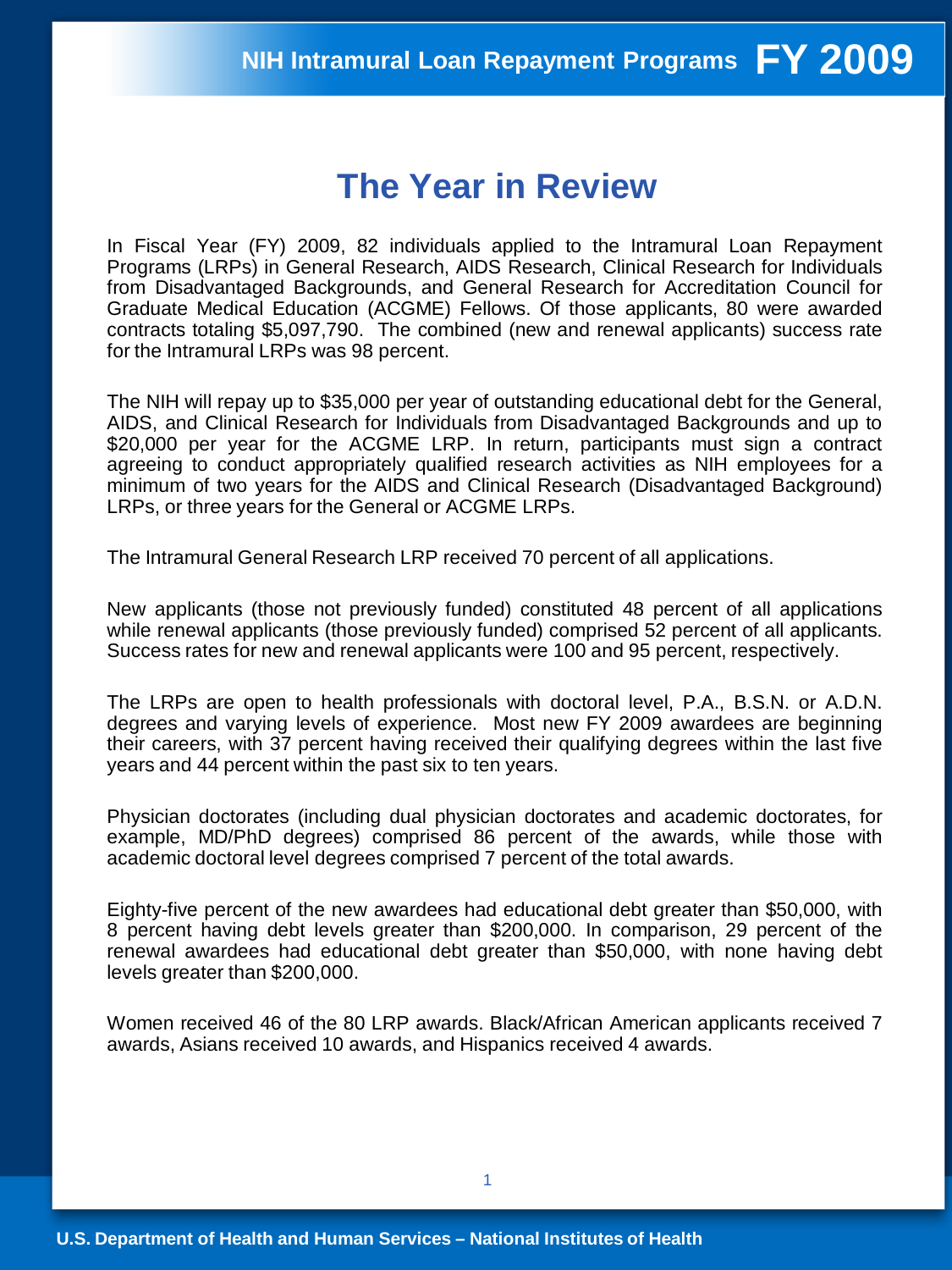#### **The Four Intramural Loan Repayment Programs**

#### **AIDS Research LRP:**

In November 1988, Public Law (P.L.) 100-607 introduced Section 487A of the Public Health Service (PHS) Act (42 USC 288-1), authorizing the National Institutes of Health (NIH) to establish a program of educational loan repayment to attract additional health professionals into Acquired Immunodeficiency Syndrome (AIDS) research. The mission of the NIH AIDS Research Loan Repayment Program (AIDS-LRP) is to attract highly qualified physicians, nurses, and scientists to HIV/AIDS research by countering the growing economic disincentives to embark on biomedical research careers, using loan repayment as an incentive.

#### **General Research LRP:**

In June 1993, P.L. 103-43 authorized Section 487C (42 USC 288-3), which established a program of educational loan repayment to attract highly qualified health professionals, particularly physicians, to conduct research at the NIH. The mission of the General Research Loan Repayment Program is to attract talented researchers to public service as employees of the NIH using loan repayment as an economic incentive to embark on biomedical research careers. Generally, those at a tenure track or above level are given priority for funding of LRP awards.

#### **General Research LRP for ACGME Fellows:**

General Research LRP for ACGME Fellows provides \$20,000 per year in loan repayment (plus tax reimbursement) and is currently available to fellows offered employment by the NIH in subspecialty and residency training programs accredited by the Accreditation Council for Graduate Medical Education (ACGME). Qualifying fellows must hold a three-year appointment.

#### **Clinical Research LRP for Individuals from Disadvantaged Background:**

Clinical research is patient-oriented research that is conducted with human subjects or research on the causes and consequences of disease in human populations involving material of human origin for which an investigator or colleague directly interacts with human subjects in an outpatient or inpatient setting to clarify a problem in human physiology; pathophysiology or disease; epidemiologic or behavioral studies; outcomes research or health services research; or developing new technologies, therapeutic interventions, or clinical trials. The NIH Clinical Research Loan Repayment Program's mission is to recruit highly qualified health professionals from disadvantaged backgrounds to serve as clinical researchers, using loan repayment as an economic incentive.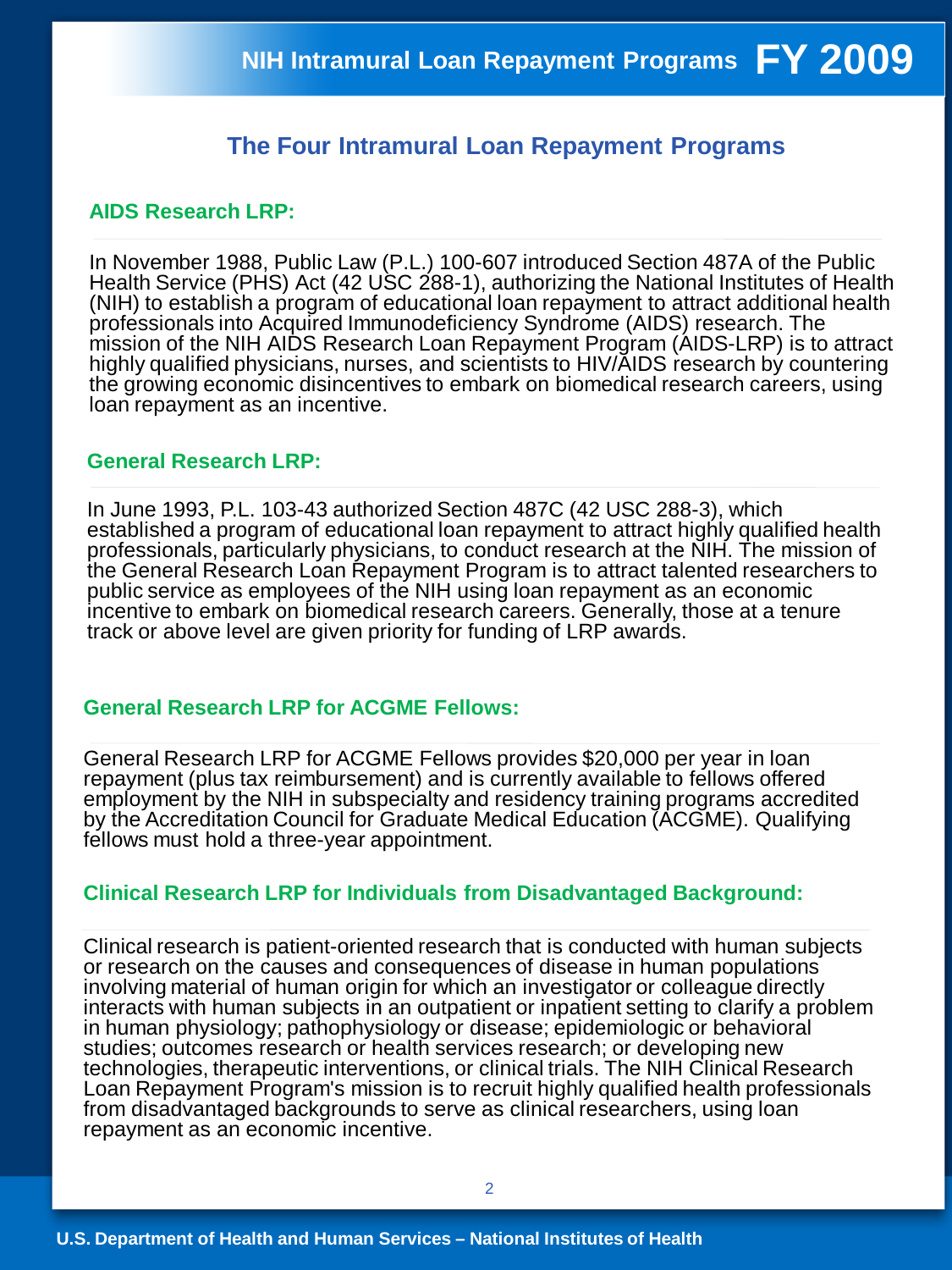#### **Applications, Awards, and Success Rates By Program**

**In FY 2009, the NIH received 82 applications. 48 percent of the applications were from new applicants. 98 percent of all applicants were awarded contracts.** 

| <b>LRP</b>                                                                      | <b>New</b>          |                |                        | Renewal             |               |                        | <b>Total</b>        |                |                        |
|---------------------------------------------------------------------------------|---------------------|----------------|------------------------|---------------------|---------------|------------------------|---------------------|----------------|------------------------|
|                                                                                 | <b>Applications</b> | <b>Awards</b>  | <b>Success</b><br>Rate | <b>Applications</b> | <b>Awards</b> | <b>Success</b><br>Rate | <b>Applications</b> | <b>Awards</b>  | <b>Success</b><br>Rate |
| General<br>Research                                                             | 22                  | 22             | 100%                   | 35                  | 34            | 97%                    | 57                  | 56             | 98%                    |
| <b>AIDS</b><br>Research                                                         | $\mathbf 0$         | $\mathbf 0$    | 0%                     | 5                   | 4             | 80%                    | 5                   | $\overline{4}$ | 80%                    |
| Clinical<br>Research for<br>Individuals<br>from<br>Disadvantaged<br>Backgrounds | $\mathbf 0$         | $\overline{0}$ | 0%                     | 3                   | 3             | 100%                   | 3                   | 3              | 100%                   |
| <b>ACGME</b>                                                                    | 17                  | 17             | 100%                   | N/A                 | N/A           | N/A                    | 17                  | 17             | 100%                   |
| <b>Total</b>                                                                    | 39                  | 39             | 100%                   | 43                  | 41            | 95%                    | 82                  | 80             | 98%                    |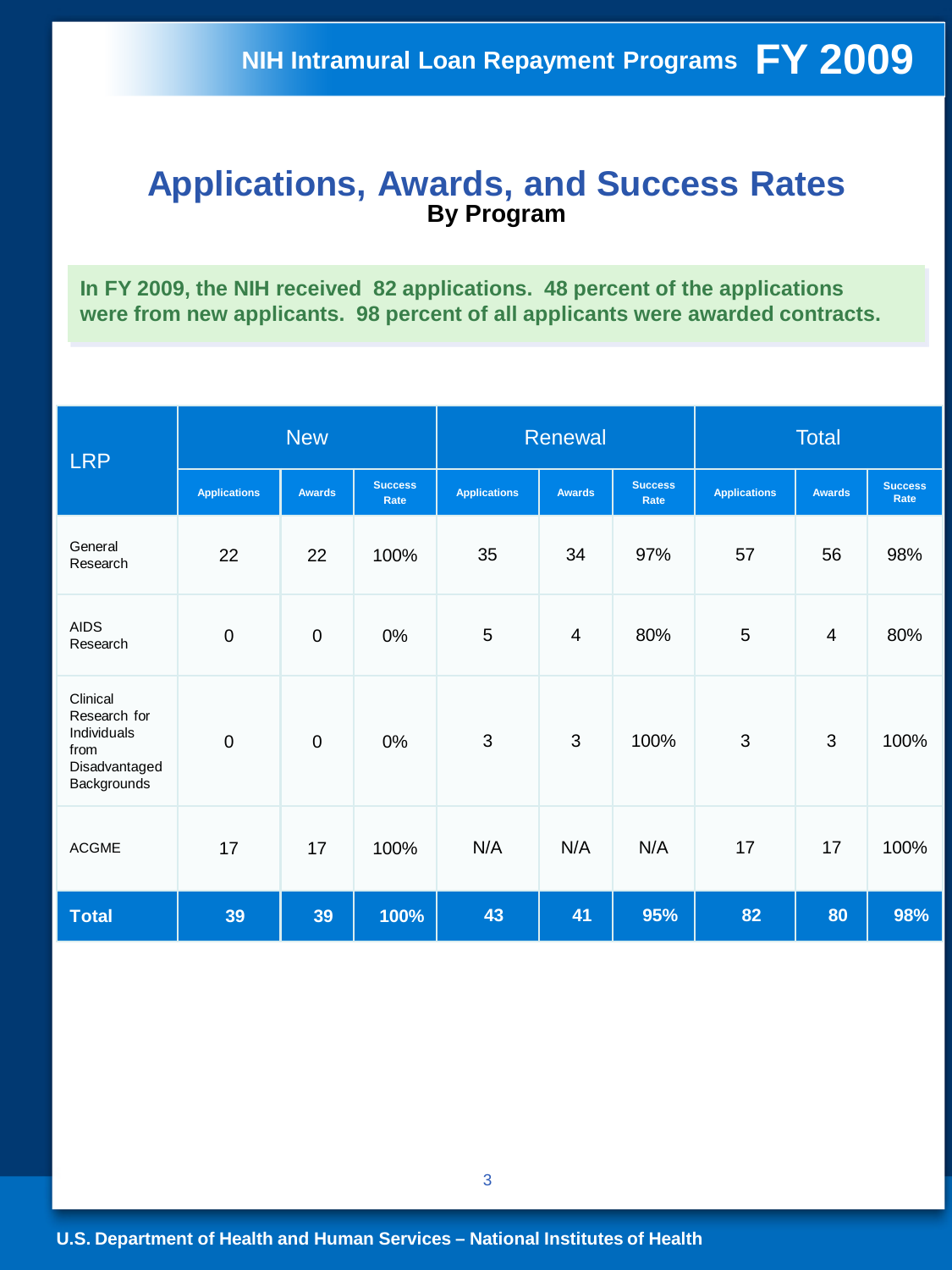### **\*Funding by Program**

| <b>LRP</b>                                                                       | <b>New</b> |             |        | Renewal   | <b>Total</b>  |             |  |
|----------------------------------------------------------------------------------|------------|-------------|--------|-----------|---------------|-------------|--|
|                                                                                  | Awards     | Funding     | Awards | Funding   | <b>Awards</b> | Funding     |  |
| <b>General Research</b>                                                          | 22         | \$2,610,752 | 34     | \$868,458 | 56            | \$3,479,210 |  |
| <b>AIDS Research</b>                                                             | 0          | \$0         | 4      | \$47,994  | 4             | \$47,994    |  |
| <b>Clinical Research for</b><br>Individuals from<br>Disadvantaged<br>Backgrounds | $\Omega$   | \$0         | 3      | \$77,469  | 3             | \$77,469    |  |
| <b>ACGME</b><br>H                                                                | 17         | \$1,493,117 | N/A    | N/A       | 17            | \$1,493,117 |  |
| <b>Total</b>                                                                     | 39         | \$4,103,869 | 41     | \$993,921 | 80            | \$5,097,790 |  |

**\*** Funding covers contract period



### **Percentage of Total Awards by LRP**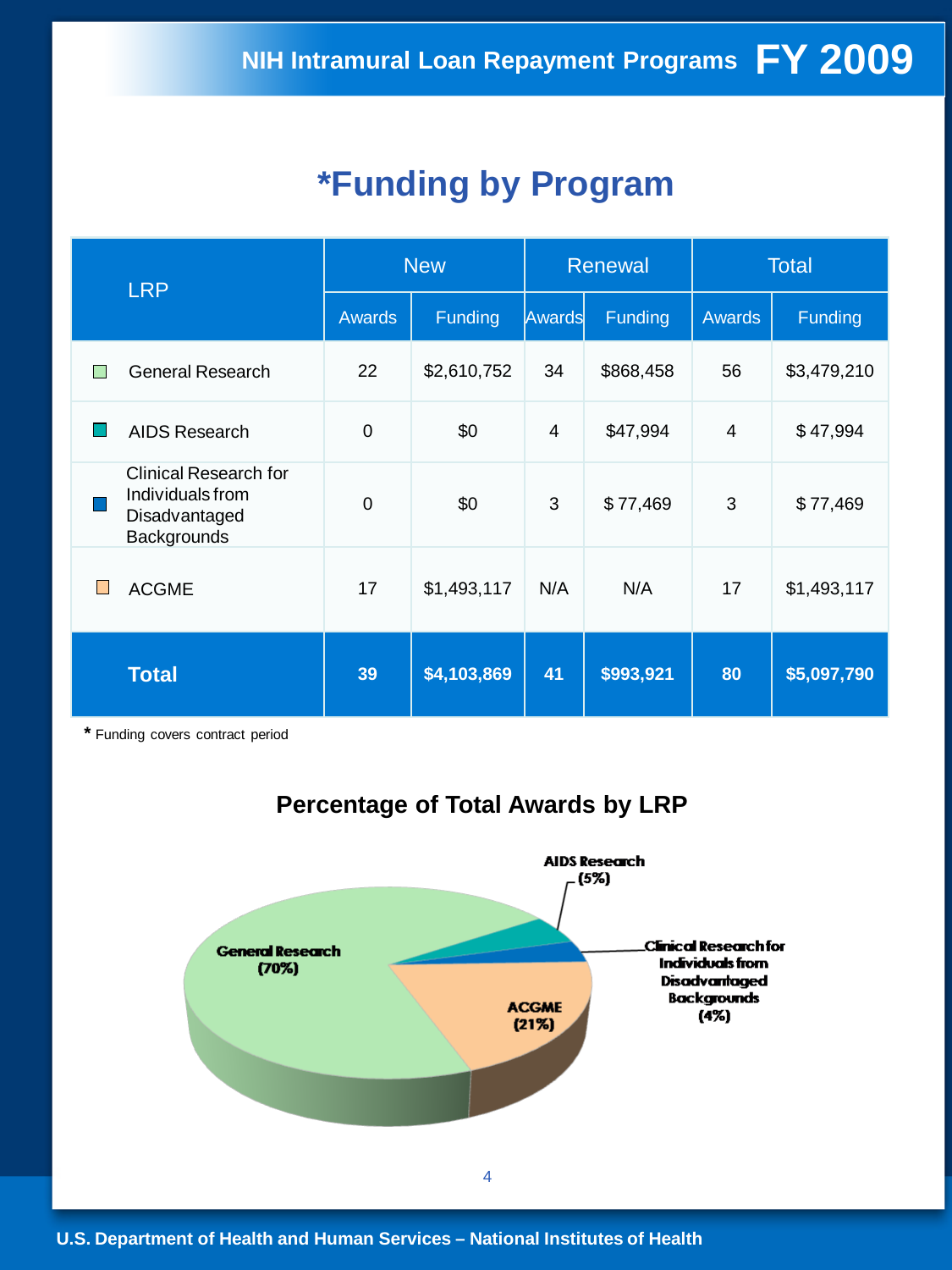### **Funding by NIH Institutes and Centers New Awards**

**The Intramural Loan Repayment Programs awarded 39 new LRP contracts from 11 different ICs in FY 2009.**

| IC           | <b>Awards</b>            | <b>Funding</b> |
|--------------|--------------------------|----------------|
| CC           | 4                        | \$382,035      |
| <b>NCI</b>   | 11                       | \$1,180,389    |
| <b>NHLBI</b> | 3                        | \$282,718      |
| <b>NIAID</b> | $\overline{7}$           | \$671,318      |
| <b>NIAMS</b> | $\overline{2}$           | \$277,829      |
| <b>NICHD</b> | $\overline{2}$           | \$188,037      |
| <b>NIDDK</b> | 1                        | \$154,751      |
| <b>NIGMS</b> | $\overline{2}$           | \$123,451      |
| <b>NIEHS</b> | 1                        | \$80,996       |
| NINDS*       | $\overline{\mathcal{L}}$ | \$547,203      |
| <b>NIMH</b>  | $\overline{2}$           | \$215,142      |
| <b>Total</b> | 39                       | \$4,103,869    |

\* Funding for 1 application was provided by NINDS directly  $\frac{5}{5}$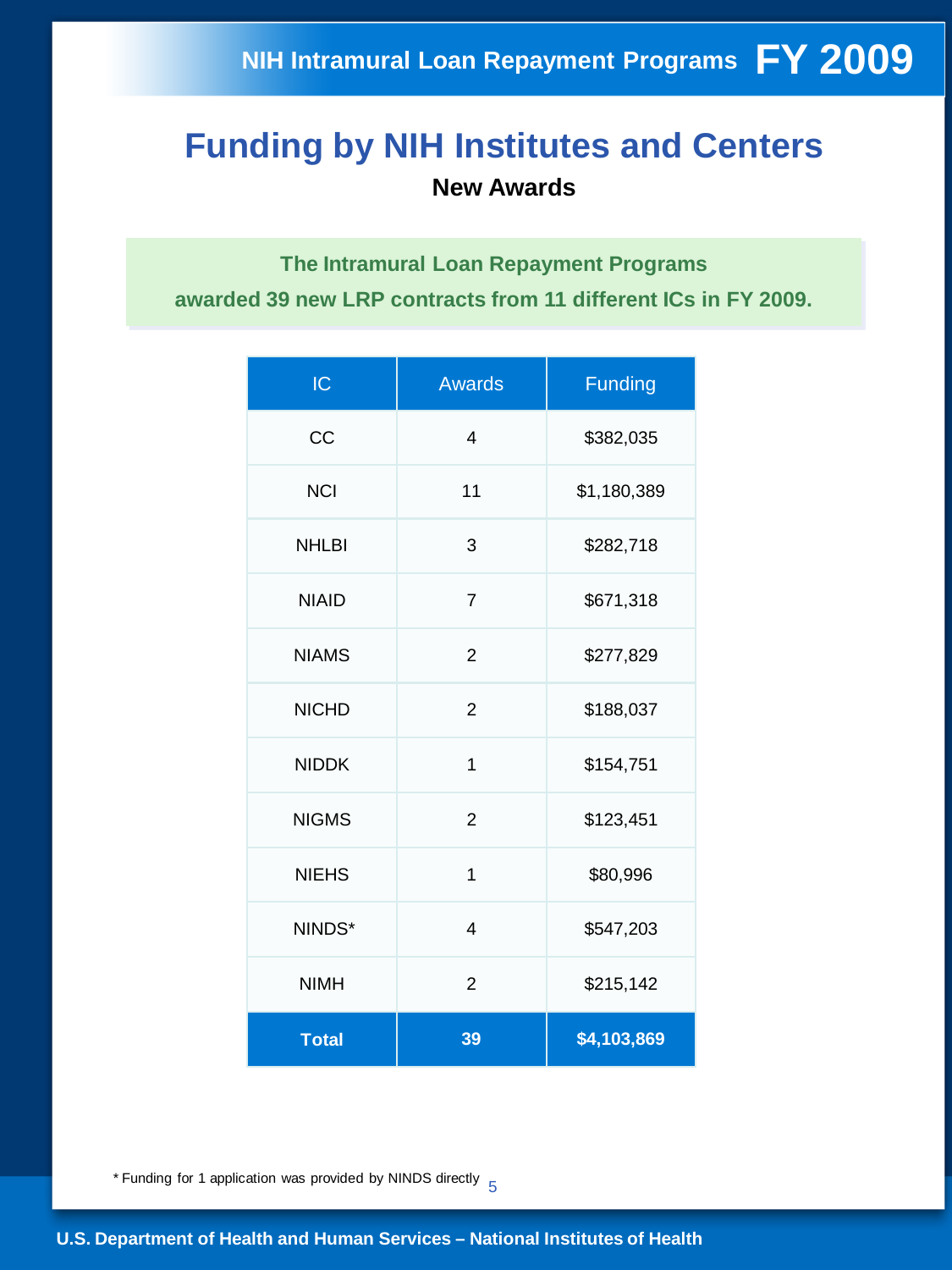#### **Funding by NIH Institutes and Centers Renewal Awards**

**The Intramural Loan Repayment Programs awarded 41 renewal LRP contracts from 13 different ICs in FY 2009.**

| IC           | <b>Awards</b>  | <b>Funding</b> |
|--------------|----------------|----------------|
| CC           | 3              | \$108,095      |
| <b>NCI</b>   | 13             | \$328,633      |
| <b>NHGRI</b> | $\overline{2}$ | \$21,329       |
| <b>NHLBI</b> | 1              | \$13,924       |
| <b>NIA</b>   | 1              | \$14,273       |
| <b>NIAAA</b> | $\overline{2}$ | \$55,481       |
| <b>NIAID</b> | 12             | \$332,563      |
| <b>NICHD</b> | 1              | \$11,722       |
| <b>NIDCR</b> | $\overline{1}$ | \$8,034        |
| <b>NIEHS</b> | 1              | \$8,066        |
| <b>NIDA</b>  | 1              | \$4,413        |
| <b>NIMH</b>  | 1              | \$12,408       |
| <b>NINDS</b> | $\overline{c}$ | \$74,980       |
| <b>Total</b> | 41             | \$993,921      |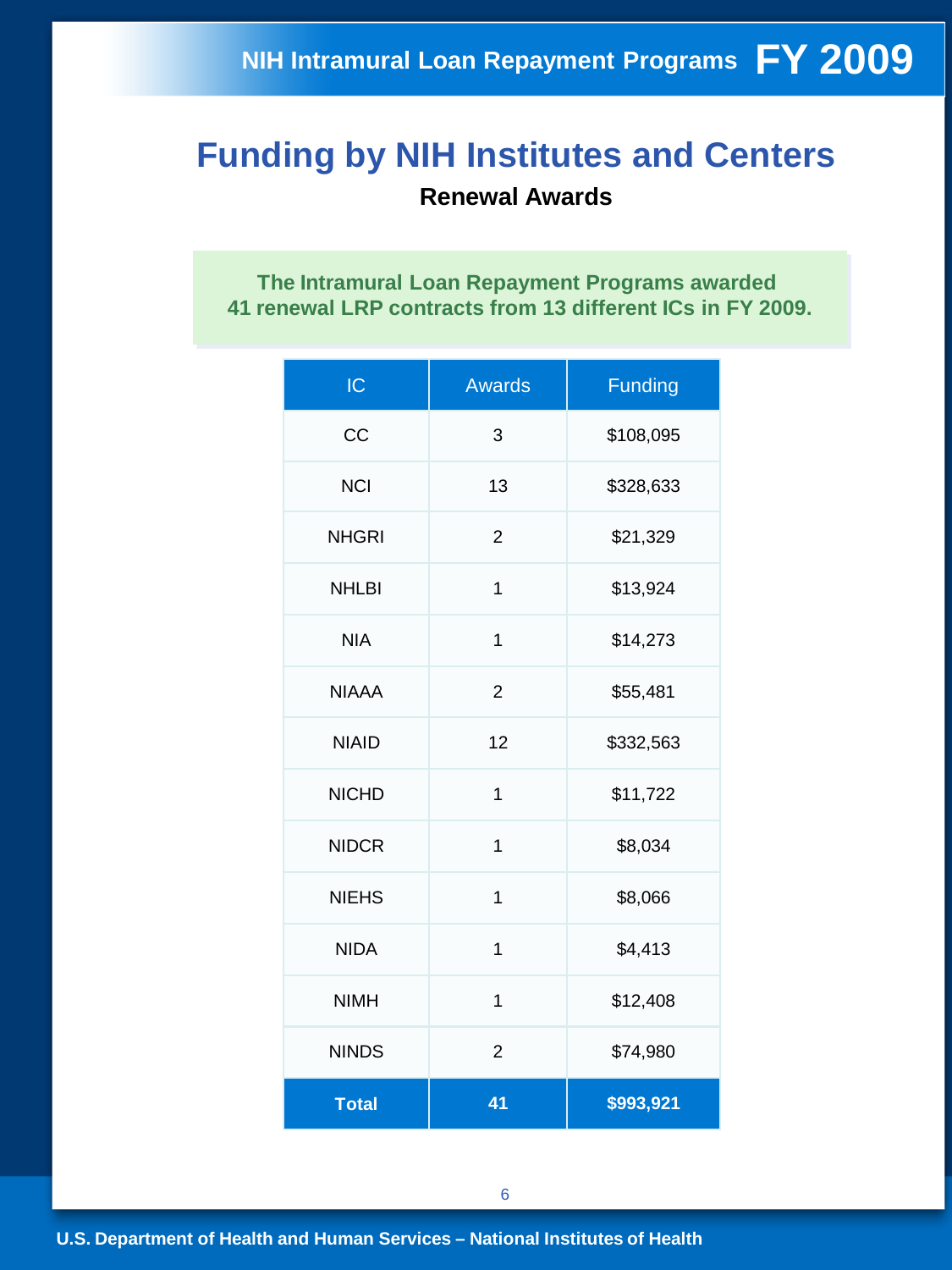### **FY 2009 NIH Intramural Loan Repayment Programs**

### **Applications, Awards, and Success Rates**





**Distribution of Awards**



\*Percentages may not total 100% as a result of rounding.

7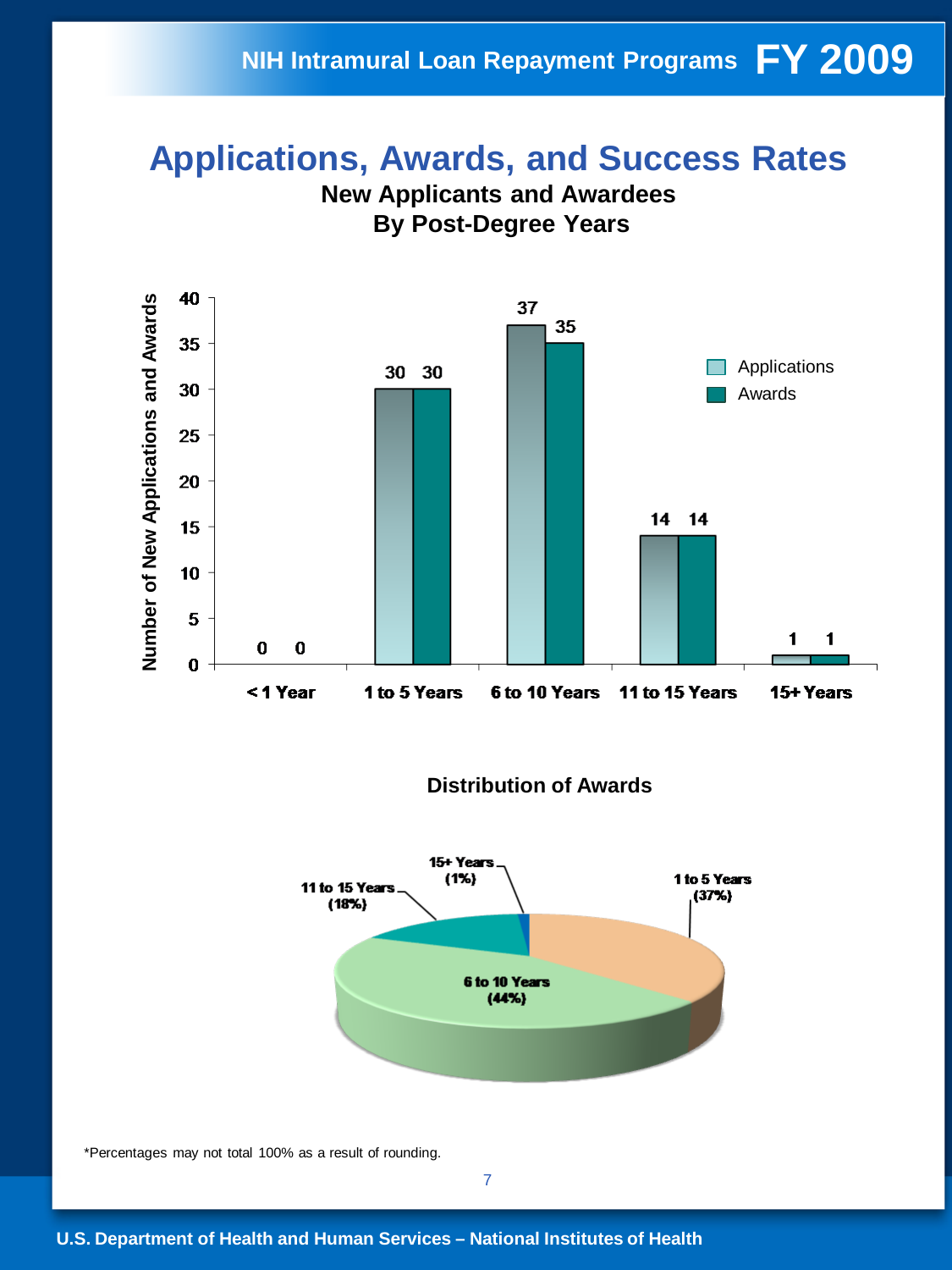#### **LRP Awards by Degree New Awards**

| <b>Physician Doctorate:</b>                                | 29 (74%) held MD or DO degrees.                                      |
|------------------------------------------------------------|----------------------------------------------------------------------|
| <b>Professional Clinical</b><br><b>Doctorate:</b>          | 1 (3%) held a DDS, DMD, DVM, DPT, ND, OD, PharmD, or<br>PsyD degree. |
| <b>Academic Doctorate:</b>                                 | 3 (8%) held PhD, DrPH, EdD, or ScD degrees.                          |
| <b>Physician Doctorate /</b><br><b>Academic Doctorate:</b> | 5 (13%) held dual MD/PhD degrees.                                    |
| Other:                                                     | 1 (3%) held an MS/MPH degree.                                        |

\*Percentages may not total 100% as a result of rounding.

| <b>LRP</b>                                                                       | Physician<br><b>Doctorate</b> | Professional<br><b>Clinical</b><br><b>Doctorate</b> | Academic<br><b>Doctorate</b> | Physician<br>Doctorate/<br>Academic<br><b>Doctorate</b> | <b>Other</b> | <b>Total</b> |
|----------------------------------------------------------------------------------|-------------------------------|-----------------------------------------------------|------------------------------|---------------------------------------------------------|--------------|--------------|
| <b>General Research</b>                                                          | 13                            | 1                                                   | 3                            | 4                                                       | 1            | 22           |
| <b>AIDS Research</b>                                                             | $\mathbf 0$                   | $\Omega$                                            | $\Omega$                     | $\Omega$                                                | $\mathbf 0$  | $\mathbf 0$  |
| <b>Clinical Research</b><br>for Individuals from<br>Disadvantaged<br>Backgrounds | $\overline{0}$                | 0                                                   | 0                            | 0                                                       | $\Omega$     | 0            |
| <b>ACGME</b>                                                                     | 16                            | 0                                                   | $\Omega$                     |                                                         | $\Omega$     | 17           |
| <b>Totals</b>                                                                    | 29                            | 1                                                   | 3                            | 5                                                       |              | 39           |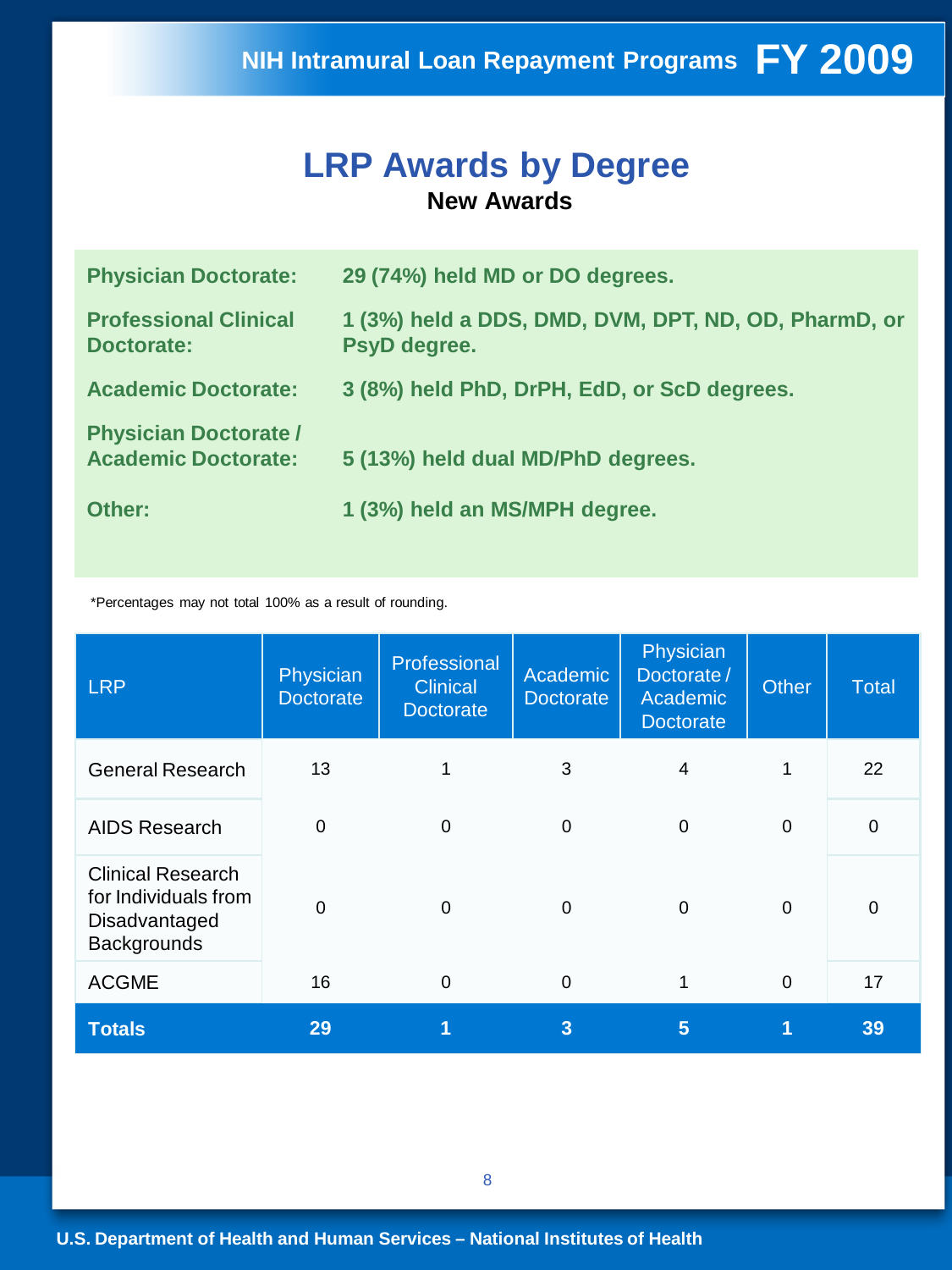#### **LRP Awards by Degree Renewal Awards**

| <b>Physician Doctorate:</b>                                | 29 (71%) held MD or DO degrees.                                 |
|------------------------------------------------------------|-----------------------------------------------------------------|
| <b>Professional Clinical</b><br>Doctorate:                 | 1 (2%) held a DDS, DPT, DVM, ND, OD, PharmD, or PsyD<br>degree. |
| <b>Academic Doctorate:</b>                                 | 6 (15%) held PhD, DrPH, EdD, or ScD degrees.                    |
| <b>Physician Doctorate /</b><br><b>Academic Doctorate:</b> | 2 (5%) held dual MD/PhD degrees.                                |
| Other:                                                     | 3 (7%) held B.S.N., M.S.N., or M.H.S degrees.                   |

| <b>LRP</b>                                                                   | Physician<br><b>Doctorate</b> | Professional<br><b>Clinical</b><br><b>Doctorate</b> | Academic<br><b>Doctorate</b> | Physician<br>Doctorate/<br>Academic<br><b>Doctorate</b> | <b>Other</b>   | <b>Total</b>            |
|------------------------------------------------------------------------------|-------------------------------|-----------------------------------------------------|------------------------------|---------------------------------------------------------|----------------|-------------------------|
| General<br>Research                                                          | 25                            |                                                     | 5                            | $\overline{2}$                                          | 1              | 34                      |
| <b>AIDS Research</b>                                                         | 1                             | $\mathbf 0$                                         | 1                            | $\mathbf 0$                                             | $\overline{2}$ | $\overline{\mathbf{4}}$ |
| Clinical<br>Research for<br>Individuals from<br>Disadvantaged<br>Backgrounds | 3                             | $\mathbf 0$                                         | $\mathbf 0$                  | $\mathbf 0$                                             | $\mathbf 0$    | 3                       |
| <b>ACGME</b>                                                                 | $\mathbf 0$                   | $\mathbf 0$                                         | $\mathbf 0$                  | $\mathbf 0$                                             | $\mathbf 0$    | $\mathbf 0$             |
| <b>Totals</b>                                                                | 29                            | 1                                                   | $6\phantom{1}$               | $\overline{2}$                                          | $\overline{3}$ | 41                      |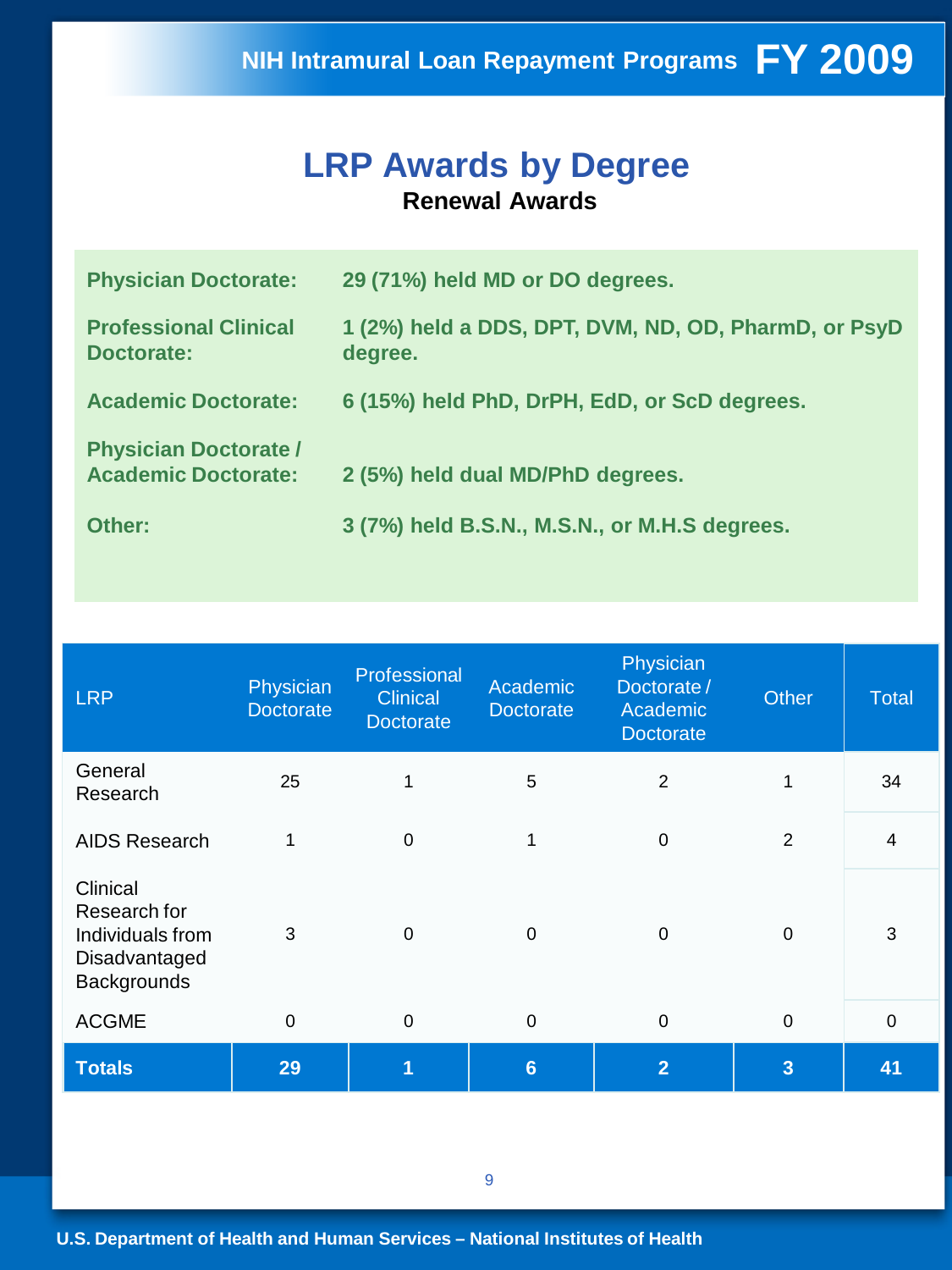#### **Educational Debt Levels of LRP Awardees New Awards**

**85 percent of new FY 2009 awardees had educational debt levels in excess of \$50,000.**

| <b>Debt Range</b>                    | <b>Number of Awardees</b> |
|--------------------------------------|---------------------------|
| <b>Less than \$10,000</b>            | 0                         |
| $\Box$ \$10,000 - \$50,000           | 6                         |
| $\blacksquare$ \$50,000 - \$100,000  | 11                        |
| $\Box$ \$100,000 - \$150,000         | 7                         |
| $\blacksquare$ \$150,000 - \$200,000 | 12                        |
| $\Box$ \$200,000 and over            | 3                         |
| <b>Total</b>                         | 39                        |

#### **Distribution of Awards by Debt Level**

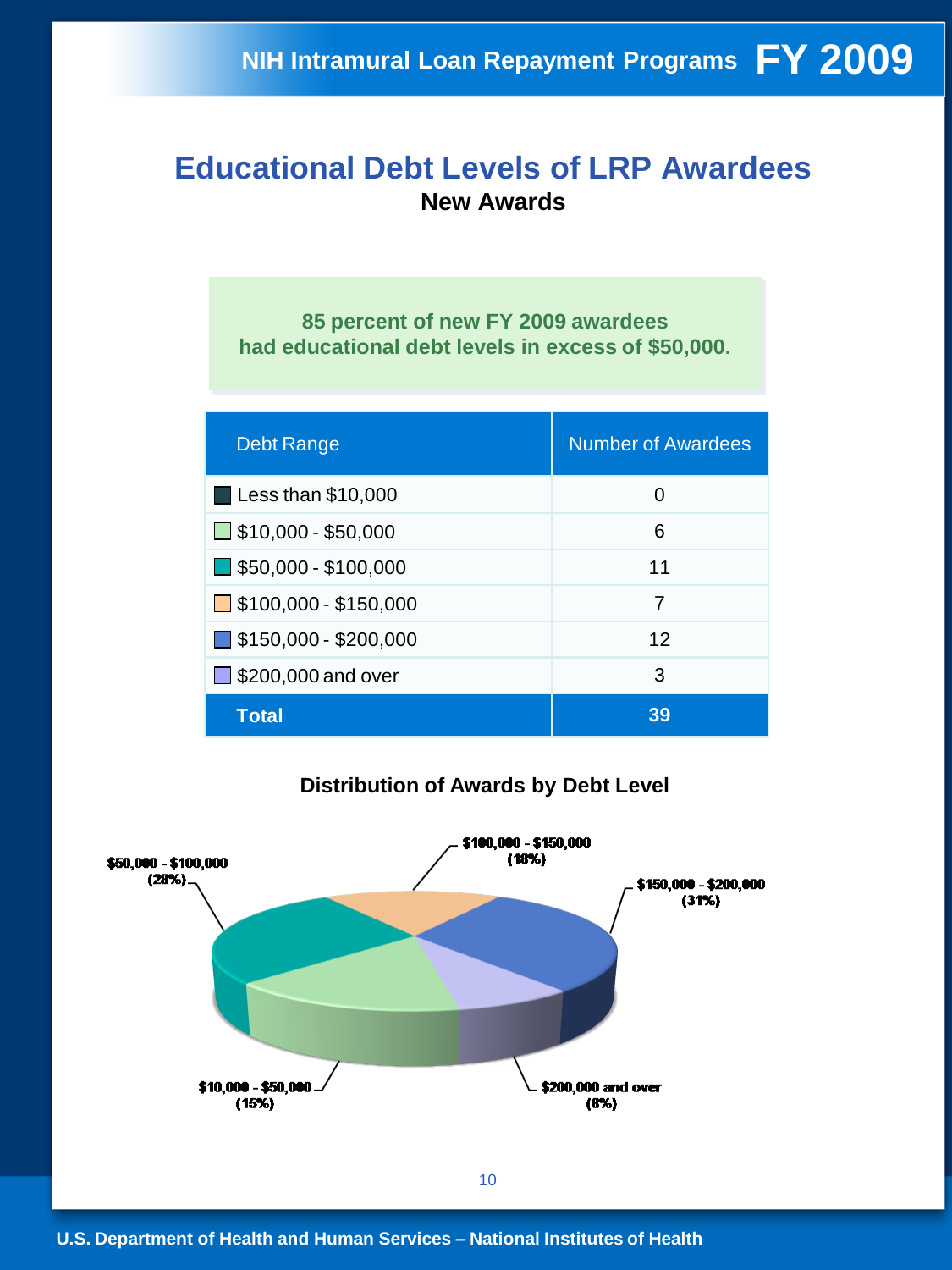#### **Educational Debt Levels of LRP Awardees Renewal Awards**

**29 percent of renewal FY 2009 awardees had educational debt levels in excess of \$50,000.**

| <b>Debt Range</b>                    | <b>Number of Awardees</b> |
|--------------------------------------|---------------------------|
| $\blacksquare$ Less than \$10,000    | 5                         |
| $\Box$ \$10,000 - \$50,000           | 24                        |
| $\blacksquare$ \$50,000 - \$100,000  | 7                         |
| $\Box$ \$100,000 - \$150,000         | 3                         |
| $\blacksquare$ \$150,000 - \$200,000 | $\mathcal{P}$             |
| $\Box$ \$200,000 and over            | 0                         |
| Total                                | 41                        |

#### **Distribution of Awards by Debt Level**

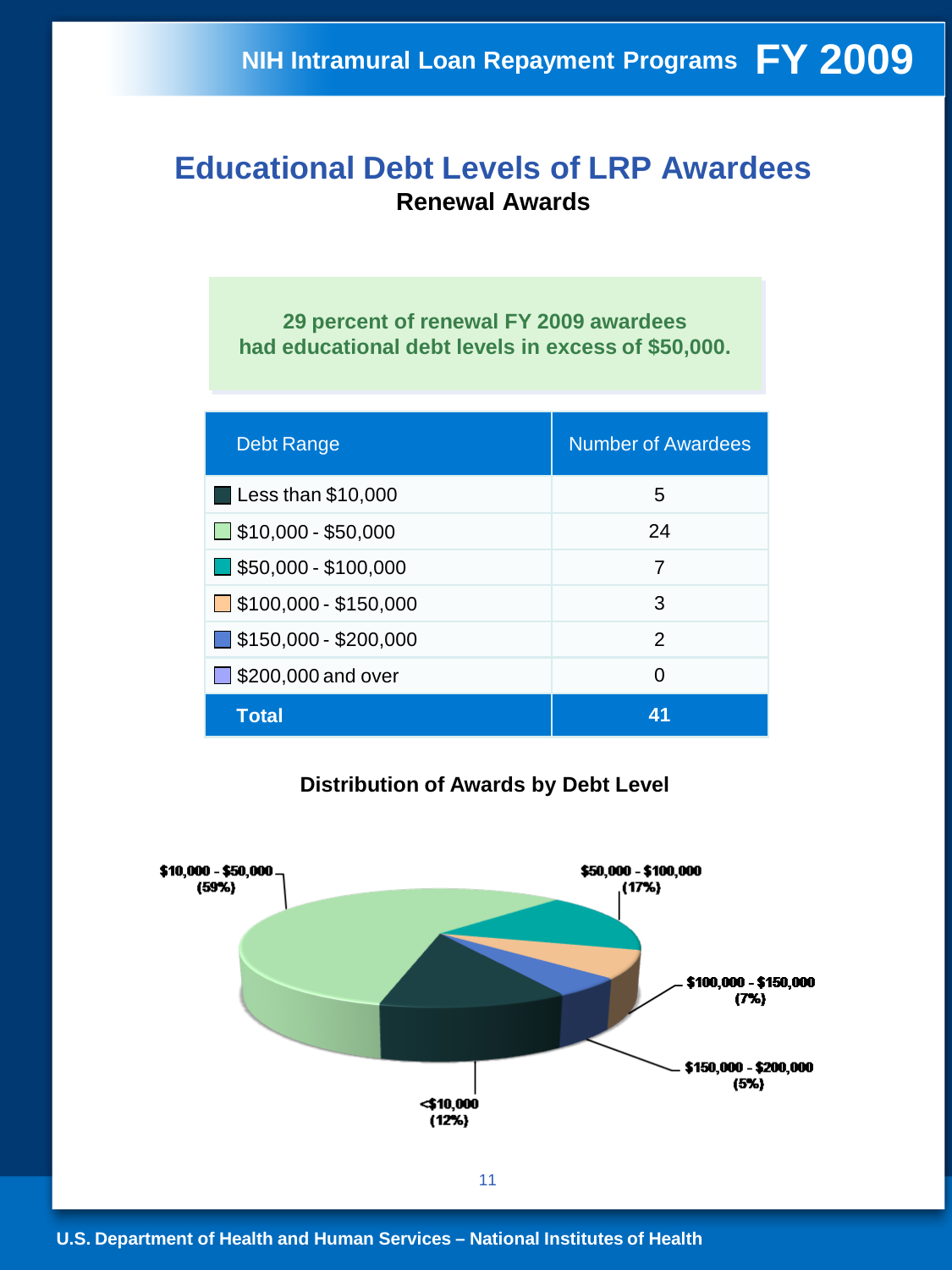#### **Applications, Awards, and Success Rates \*By Gender New and Renewal Awards**

| <b>LRP</b>                                                                       | <b>Male Applicants</b> |               |                               |                     | <b>Female Applicants</b> | Gender<br><b>Distribution</b> |                                                 |                                          |
|----------------------------------------------------------------------------------|------------------------|---------------|-------------------------------|---------------------|--------------------------|-------------------------------|-------------------------------------------------|------------------------------------------|
|                                                                                  | <b>Applications</b>    | <b>Awards</b> | <b>Success</b><br><b>Rate</b> | <b>Applications</b> | <b>Awards</b>            | <b>Success</b><br><b>Rate</b> | $\frac{9}{6}$<br><b>Male</b><br><b>Awardees</b> | $\%$<br><b>Female</b><br><b>Awardees</b> |
| <b>General Research</b>                                                          | 23                     | 22            | 96%                           | 30                  | 30                       | 100%                          | 42%                                             | 58%                                      |
| AIDS Research                                                                    | $\overline{2}$         | 1             | 50%                           | 3                   | 3                        | 100%                          | 25%                                             | 75%                                      |
| <b>Clinical Research</b><br>for Individuals from<br>Disadvantaged<br>Backgrounds | $\overline{1}$         | 1             | 100%                          | $\overline{2}$      | $\overline{2}$           | 100%                          | 33%                                             | 67%                                      |
| <b>ACGME</b>                                                                     | 6                      | 6             | 100%                          | 11                  | 11                       | 100%                          | 35%                                             | 65%                                      |
| Total*                                                                           | 32                     | 30            | 94%                           | 46                  | 46                       | 100%                          | 39%                                             | 61%                                      |

\*Four applicants/awardees did not specify their gender.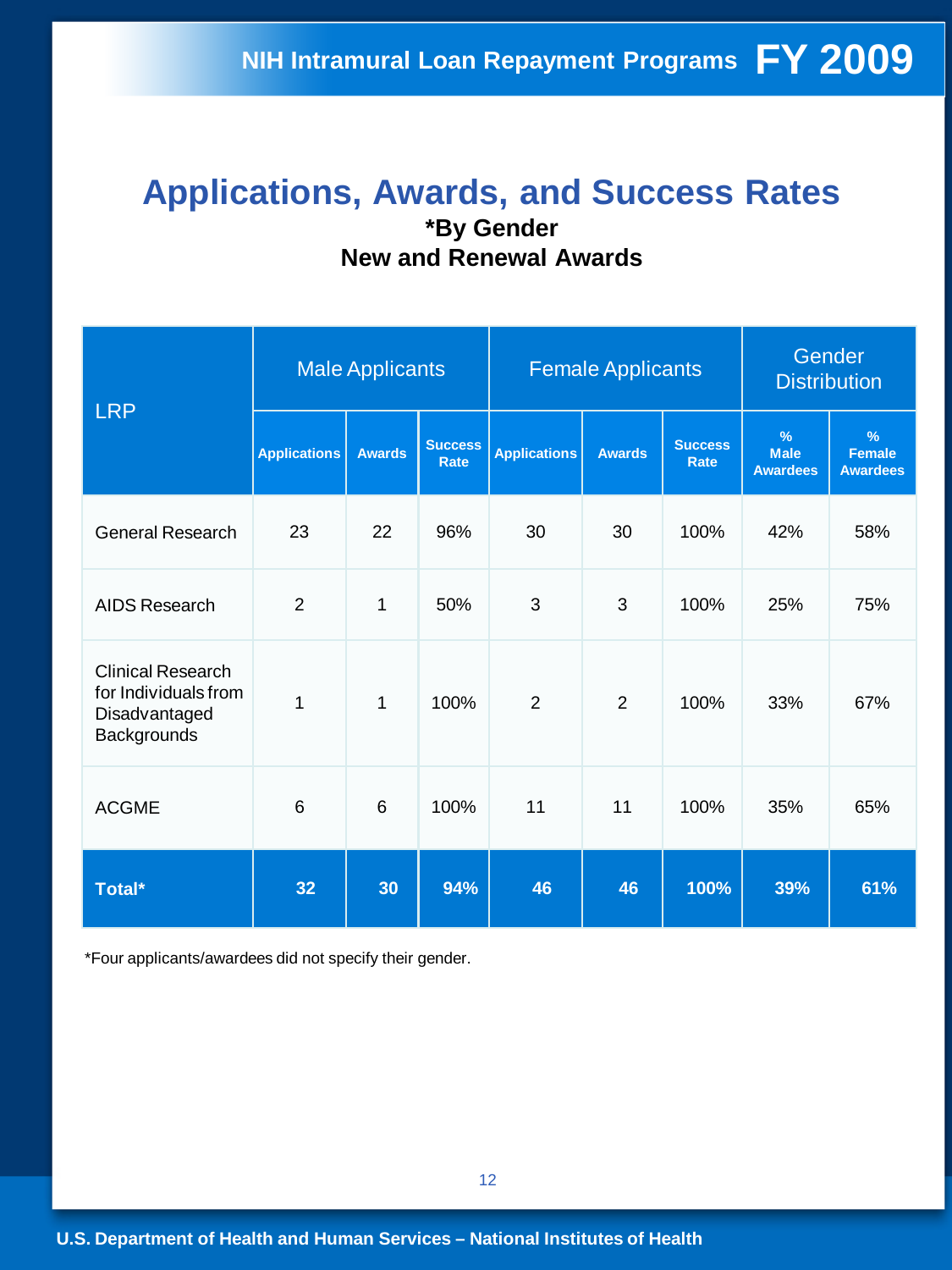#### **Awardee Demographics By Ethnicity**

| l RP                        | Awards | Hispanic or Latino | Not Hispanic or<br>Latino |  |
|-----------------------------|--------|--------------------|---------------------------|--|
| All Intramural LRPs         | 80     | 4                  | 76                        |  |
| <b>Percentage of Awards</b> | 100%   | 5%                 | 95%                       |  |

#### **Awardee Demographics By Race**

| <b>LRP</b>                     | American<br>Indian or<br>Alaska<br><b>Native</b> | <b>Black or</b><br>African-<br>American | Asian | <b>Native</b><br><b>Hawaiian</b><br>or Other<br><b>Pacific</b><br><b>Islander</b> | <b>White</b> | Other / No<br>Response/<br>More than<br>One Race | Award<br><b>Totals</b> |
|--------------------------------|--------------------------------------------------|-----------------------------------------|-------|-----------------------------------------------------------------------------------|--------------|--------------------------------------------------|------------------------|
| All Intramural<br><b>LRPs</b>  | 0                                                | $\overline{7}$                          | 10    | 0                                                                                 | 57           | 6                                                | 80                     |
| Percentage of<br><b>Awards</b> | 0%                                               | 9%                                      | 13%   | $0\%$                                                                             | <b>71%</b>   | 7%                                               | 100%                   |